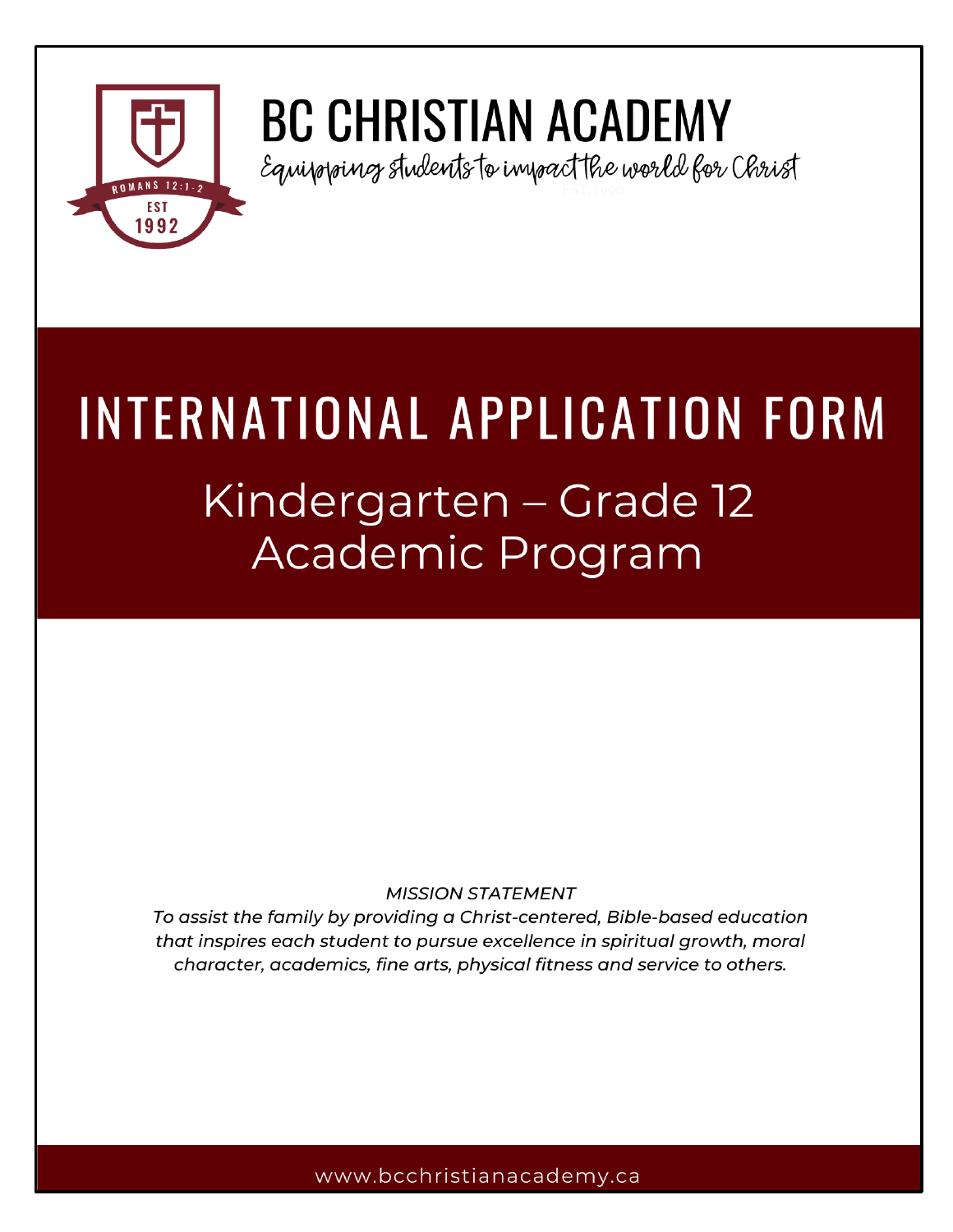## BC CHRISTIAN ACADEMY **K-12** *International Student Application Form*

#### IMPORTANT ADMISSIONS INFORMATION & PROCEDURE

We welcome your interest in seeking admission for your child(ren) at British Columbia Christian Academy. Admission to the school is based on the policies outlined as per the attached pages. It is important that you carefully read the Admissions Procedures, Statement of Faith, Parents' Code and the Tuition Policy. An application will not be considered unless, and until, the school receives all the items listed below.

| The Registration fee.<br>Other fees must be remitted upon the applicant's acceptance as a student at B.C.C.A.                                                                                                                                                          |
|------------------------------------------------------------------------------------------------------------------------------------------------------------------------------------------------------------------------------------------------------------------------|
| The completed New International Student Application Form.<br>Photocopies of the student's school transcript (report cards) for the previous 2 years including the current year                                                                                         |
| to date. These must be translated into English by an official translator.                                                                                                                                                                                              |
| An English copy of learning support/diagnostic reports (if applicable).                                                                                                                                                                                                |
| If your child requires learning or behavioural assistance that has not been disclosed to the school, British                                                                                                                                                           |
| Columbia Christian Academy has the right to withdraw the student without refund.                                                                                                                                                                                       |
| The photocopy of Student's birth certificate or passport.                                                                                                                                                                                                              |
| The photocopy of Student's immunization record.                                                                                                                                                                                                                        |
| The photocopy of Parent's passport.                                                                                                                                                                                                                                    |
| The photocopy of notarized Custodian form.                                                                                                                                                                                                                             |
| Upon receipt of all the above information, an interview with the principal will be arranged after a review of the<br>application (if the student is in Canada at the time).                                                                                            |
| Upon acceptance of the application, the family must remit the full tuition, and all other applicable fees (See Fee<br>Schedule for costs). Tuition fees must be paid in full before the school can issue a "Letter of Acceptance" for the<br>student to obtain a Visa. |

- Student must have a legal guardian in Canada if they are not staying with their parents. Custodianship forms are available online [www.canada.ca](http://www.canada.ca/). These forms must be "Notarized" by a lawyer or a public notary to make them legal. B.C.C.A. must have a copy to keep in the student's file.
- Students must have a current Student Visa to study in Canada. Payment of fees reserves a space in the school for that student for the year and assures Immigration Canada that the applicant is indeed a student in Canada. Approval can sometimes take up to 2 months or longer, depending upon the policies of the country. If applicant is unable to obtain a Student Visa, the tuition will be refunded in full (additional information/refund policy)

#### CONSENT / SUPPORT

 $\Box$  agree to fully support the school. By signing below I give permission for my child(ren) on the following areas:

#### FIELD TRIP PERMISSION

 I consent to have our child attend British Columbia Christian Academy's field trips, exploratory trips and other school events such as the Camp Retreat, Ski-day, that provide invaluable learning experiences and social skills for students. If activities are considered to be medium to high risk, an additional permission form with detailed information will be provided. I do not hold British Columbia Christian Academy liable for any accident or injury to my child(ren) while participating in these events.

#### PHOTOGRAPH & PUBLISHING CONSENT

Throughout the school year photographs are taken of various student activities which may be published in the school newsletter, school annuals, or on the school website and other promotional materials.

 $\Box$  give permission to B.C.C.A. to use any photos of my child(ren) for advertising purposes or in school publications. (Please attach a letter to the school separately if you do not consent)

\_\_\_\_\_\_\_\_\_\_\_\_\_\_\_\_\_\_\_\_\_\_\_\_\_\_\_\_\_\_\_\_\_\_\_\_\_ \_\_\_\_\_\_\_\_\_\_\_\_\_\_\_\_\_\_\_\_\_\_\_\_\_\_\_\_\_\_\_\_\_\_\_\_\_

\_\_\_\_\_\_\_\_\_\_\_\_\_\_\_\_\_\_\_\_\_\_\_\_\_\_\_\_\_\_\_\_\_\_\_\_\_ \_\_\_\_\_\_\_\_\_\_\_\_\_\_\_\_\_\_\_\_\_\_\_\_\_\_\_\_\_\_\_\_\_\_\_\_\_ Parent Signature **Parent Signature** Parent Signature

Name of Child **Date Signed**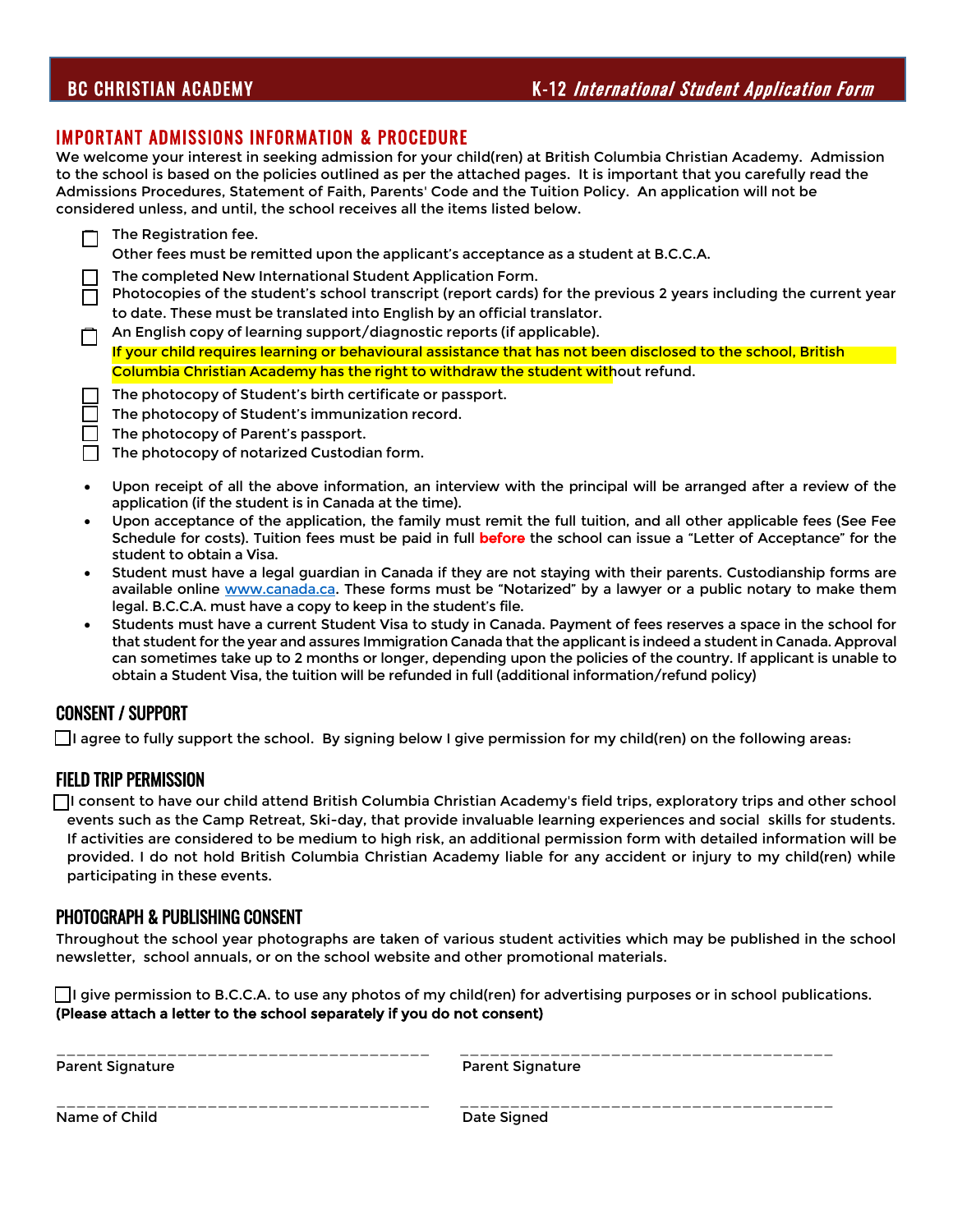# BC CHRISTIAN ACADEMY **K-12** *International Student Application Form*

- For office use only
- 
- Interview Form Legal Residency Form/ Documents Custodian Form/ Documents
- Medical Form Immunization Record Reports
- Standard Family Referral Birth Cert/ Passport/ PR
	-
	-

#### PLEASE PRINT CLEARLY IN ENGLISH AND COMPLETE ALL SECTIONS OF THIS FORM AS FULLY AND AS ACCURATELY AS POSSIBLE.

#### DATE OF APPLICATION: \_\_\_\_\_\_\_\_\_\_\_\_\_\_\_\_\_\_\_\_\_\_\_\_\_\_\_\_\_\_\_\_

YEAR / MONTH / DAY

FAMILY #: \_\_\_\_\_\_\_\_\_\_\_\_\_\_\_\_\_\_\_\_\_\_\_\_\_\_\_\_\_\_ PUPIL# / PEN : \_\_\_\_\_\_\_\_\_\_\_\_\_\_\_\_\_\_\_\_\_\_\_\_\_

#### PERSONAL DATA

| <b>LEGAL NAME:</b><br>LAST (SURNAME)                                                                                                                                                                          | <b>MIDDLE</b>                                           |                                                                                                                                                                                            |
|---------------------------------------------------------------------------------------------------------------------------------------------------------------------------------------------------------------|---------------------------------------------------------|--------------------------------------------------------------------------------------------------------------------------------------------------------------------------------------------|
| 2 ENGLISH NAME:                                                                                                                                                                                               | 3 DATE OF BIRTH: (YYYY/MM/DD)                           | 4 AGE:                                                                                                                                                                                     |
| 5 GENDER:<br>MALE  <br><b>IFEMALE</b>                                                                                                                                                                         | 6 COUNTRY OF BIRTH:                                     | <b>7 CURRENT CITIZENSHIP:</b>                                                                                                                                                              |
| <b>8 FATHER'S NAME:</b>                                                                                                                                                                                       | 9 FATHER'S OCCUPATION:                                  | <b>9A FATHER'S CITIZENSHIP:</b>                                                                                                                                                            |
| 10 MOTHER'S NAME:                                                                                                                                                                                             | <b>11 MOTHER'S OCCUPATION:</b>                          | <b>11A MOTHER'S CITIZENSHIP:</b>                                                                                                                                                           |
| <b>12 ADDRESS IN HOME COUNTRY:</b>                                                                                                                                                                            |                                                         | <b>13 TELEPHONE NUMBERS:</b><br>(HOME)__________________________________<br>(WORK) and the contract of the contract of the contract of the contract of the contract of the contract of the |
| <b>14 PRIMARY CONTACT EMAIL ADDRESS:</b>                                                                                                                                                                      | <b>15 GRADE ENTERING:</b>                               | <b>16 SCHOOL YEAR APPLYING FOR:</b>                                                                                                                                                        |
| <b>17 FAITH/ BELIEF (PLEASE CHECK ONE BOX):</b><br>$\Box$ CHRISTIAN<br>$\Box$ buddhist<br>$\Box$ NONE<br>□ OTHER ______________________<br><b>19 CHURCH IN HOME COUNTRY (IF CHRISTIAN)</b><br><b>ADDRESS:</b> | $\sqcap$ Muslim<br>$\sqcap$ MARRIED<br>$\Box$ SEPARATED | <b>18 CURRENT MARITAL STATUS (PLEASE CHECK ONE BOX):</b><br>$\Box$ divorced<br>$\Box$ widowed<br>$\Box$ SINGLE                                                                             |

#### LEGAL GUARDIAN OR CONTACT PERSON IN VANCOUVER AREA

| <b>20 GUARDIAN'S NAME:</b>                                              | 21 GUARDIAN'S ADDRESS:<br>EMAIL: | 22 GUARDIAN'S TELEPHONE NUMBERS:                                                                           |
|-------------------------------------------------------------------------|----------------------------------|------------------------------------------------------------------------------------------------------------|
| 23 RELATIONSHIP TO THE FAMILY:                                          |                                  | (WORK)___________________________________<br>(CELL) __________________________________                     |
| 24 WHILE IN CANADA STUDENT STAYING WITH :<br>NAME:<br>ADDRESS:<br>CITY: | $\square$ PARENT<br>□ HOMESTAY   | <b>25 STUDENT'S TELEPHONE NUMBERS:</b><br>(HOME)<br>(CELL)<br>__________________________________<br>EMAIL: |
| TEL:                                                                    |                                  |                                                                                                            |
| 26 AGENT'S NAME:                                                        | 27 AGENT'S ADDRESS:              | 28 AGENT'S TELEPHONE NUMBERS:                                                                              |
| $\Box$ SAME AS GUARDIAN / CONTACT<br><b>PERSON</b><br>$\Box$ OTHER:     | $EMAIL:$ ______________________  | (WORK)___________________________________                                                                  |

- 
- 
-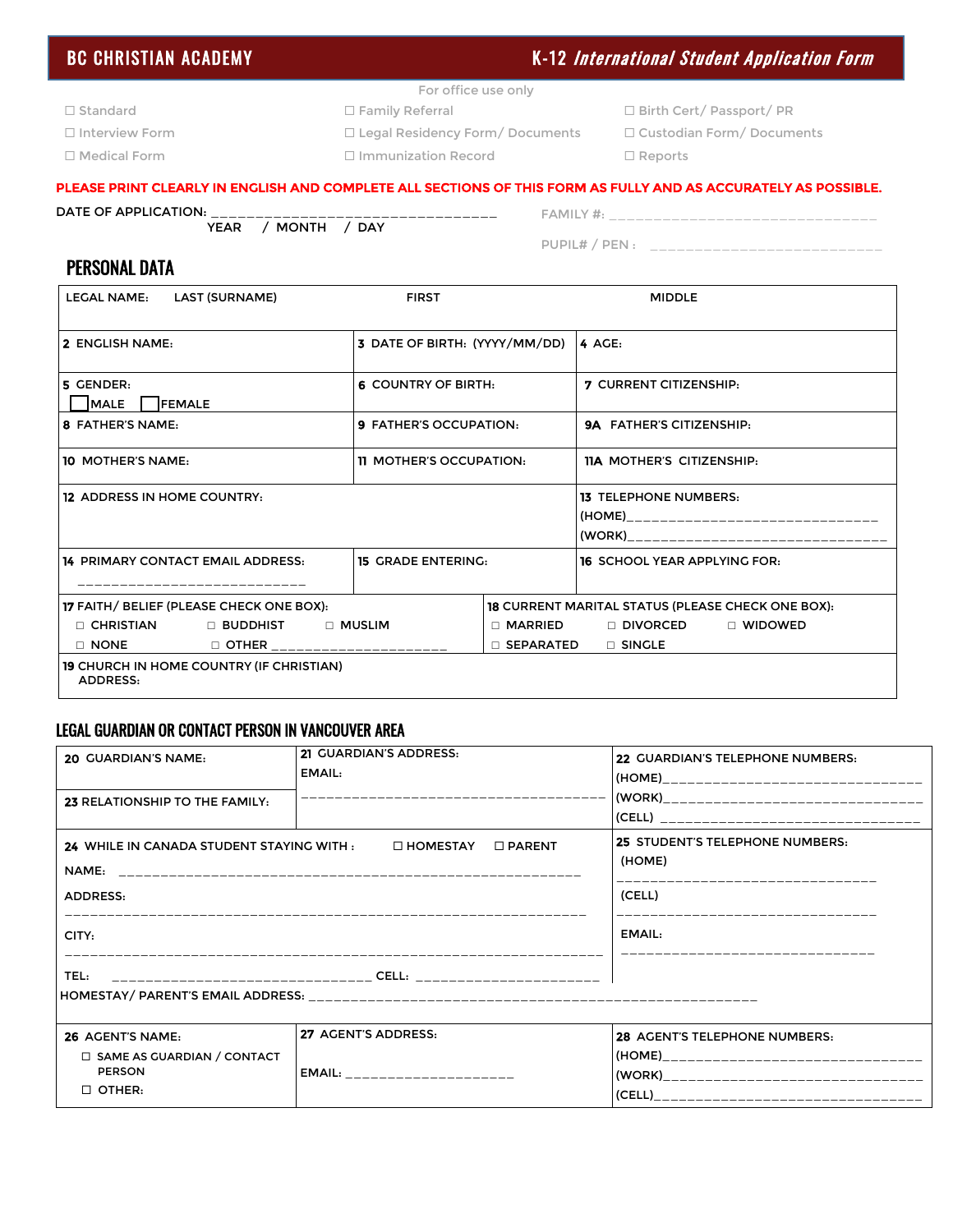# EDUCATION BACKGROUND

| 29 CURRENT SCHOOL NAME BEFORE<br>BCCA:                                                                           | <b>30 SCHOOL ADDRESS:</b>                                                                                                                                                                                                                                                                                                         | 31 SCHOOL TELEPHONE NUMBERS:<br>(SCH. OFFICE)                                                                                       |
|------------------------------------------------------------------------------------------------------------------|-----------------------------------------------------------------------------------------------------------------------------------------------------------------------------------------------------------------------------------------------------------------------------------------------------------------------------------|-------------------------------------------------------------------------------------------------------------------------------------|
|                                                                                                                  |                                                                                                                                                                                                                                                                                                                                   | (EMAIL)                                                                                                                             |
| <b>32 NAME OF PRINCIPAL:</b>                                                                                     | 33 GRADE COMPLETED:                                                                                                                                                                                                                                                                                                               | <b>34 HAS THIS STUDENT EVER REPEATED A</b><br>GRADE?<br>$\square$ YES<br>$\Box$ NO<br>IF YES, WHICH GRADE(S)?                       |
|                                                                                                                  |                                                                                                                                                                                                                                                                                                                                   |                                                                                                                                     |
| 35 WHY DO YOU WANT YOUR CHILD TO ATTEND OUR SCHOOL?                                                              |                                                                                                                                                                                                                                                                                                                                   |                                                                                                                                     |
| <b>36 DOES THIS STUDENT WANT TO ATTEND OUR SCHOOL?</b><br>WHY?                                                   |                                                                                                                                                                                                                                                                                                                                   | $\Box$ YES<br>$\Box$ NO                                                                                                             |
| 37 HAS THIS STUDENT EVER PARTICIPATED IN ADVANCED CLASSES?<br>IF YES, WHAT CLASSES:                              |                                                                                                                                                                                                                                                                                                                                   | $\Box$ YES<br>$\Box$ NO                                                                                                             |
| IF YES, PLEASE EXPLAIN:                                                                                          | <b>38 HAS THIS STUDENT EVER HAD ANY MENTAL, PHYSICAL, OR EMOTIONAL CONCERN?</b>                                                                                                                                                                                                                                                   | $\Box$ YES<br>$\Box$ NO                                                                                                             |
| <b>ACTIVITIES?</b><br>IF YES, PLEASE EXPLAIN:                                                                    | 39 DOES THIS STUDENT HAVE ANY PHYSICAL HANDICAPS OR LIMITATIONS THAT MAY AFFECT PARTICIPATION IN PHYSICAL                                                                                                                                                                                                                         | $\Box$ NO<br>□ YES                                                                                                                  |
|                                                                                                                  | 40 WHAT THINGS DOES THIS STUDENT HAVE A NATURAL INTEREST IN AND WHAT ARE THE STUDENT'S FAVOURITE HOBBIES?                                                                                                                                                                                                                         |                                                                                                                                     |
| TEACHER/PRINCIPAL/ADMINISTRATOR?                                                                                 | 41 HAS THE STUDENT HAD ANY BEHAVIORAL CONCERNS THAT NEEDED TO BE ADDRESSED BY THE                                                                                                                                                                                                                                                 | $\Box$ YES<br>$\Box$ NO                                                                                                             |
| ARE FEELING TROUBLED OR STRESSED?                                                                                |                                                                                                                                                                                                                                                                                                                                   | 42 DOES THIS STUDENT HAVE ANY HABITS OR ACTIVITY PATTERNS THAT MIGHT SERVE TO GIVE US EARLY WARNING THAT THEY<br>□ YES<br>$\Box$ NO |
|                                                                                                                  | 43 HAS THIS STUDENT RECEIVED ANY LEARNING AND/OR DEVELOPMENTAL SUPPORT?                                                                                                                                                                                                                                                           | □ YES<br>$\Box$ NO                                                                                                                  |
| PLEASE ATTACH COPY OF REPORTS (IF ANY).                                                                          |                                                                                                                                                                                                                                                                                                                                   |                                                                                                                                     |
| INDIVIDUAL:                                                                                                      | 44 PLEASE PROVIDE ANY ADDITIONAL INFORMATION WHICH WOULD ASSIST THE SCHOOL IN KNOWING THIS STUDENT AS AN                                                                                                                                                                                                                          |                                                                                                                                     |
| OF INTEGRATION INTO REGULAR CLASSES.                                                                             | NOTE: STUDENTS WILL BE TESTED AS TO THEIR ENGLISH ABILITY, AND IF NECESSARY PLACED IN ELL CLASSES UNTIL CAPABLE                                                                                                                                                                                                                   |                                                                                                                                     |
| STUDENT TRAVEL AND HOMESTAY REQUIREMENTS                                                                         |                                                                                                                                                                                                                                                                                                                                   |                                                                                                                                     |
| <b>45</b> DOES THIS STUDENT NEED AIRPORT SERVICE? $\Box$ YES $\Box$ NO<br>IF YES, PLEASE FILL OUT THE FOLLOWING: |                                                                                                                                                                                                                                                                                                                                   |                                                                                                                                     |
|                                                                                                                  | ARRIVAL DATE: _____________________ TIME: _____________ AIRLINE: _____________________________ FLIGHT #: ___________                                                                                                                                                                                                              |                                                                                                                                     |
| 46 DOES THIS STUDENT NEED HOMESTAY PLACEMENT? $\Box$ YES $\Box$ NO                                               |                                                                                                                                                                                                                                                                                                                                   |                                                                                                                                     |
| NOTIFY B.C.C.A. OF THE STUDENT'S TRAVEL ITINEARY.                                                                | (PLEASE NOTE THAT CHILDREN IN K - 3 ARE NOT ELIGIBLE FOR HOMESTAY AND MUST STAY WITH PARENTS.)<br>IF STUDENT NEEDS HOMESTAY PLACEMENT, PLEASE COMPLETE THE HOMESTAY PROGRAM STUDENT APPLICATION AND                                                                                                                               |                                                                                                                                     |
| AND CULTURE.                                                                                                     | NOTE: THE SCHOOL RESERVES THE RIGHT TO DETERMINE THE FAMILY WITH WHOM THE STUDENT WILL STAY, EVEN IF FRIENDS<br>OF THE FAMILY ARE RESIDENT IN THE VANCOUVER AREA. NO STUDENT WILL BE PERMITTED TO LIVE IN A SUITE OR LIVE<br>ON THEIR OWN SINCE NOT ONLY IS HE/SHE IN CANADA TO STUDY BUT ALSO TO INTEGRATE INTO CANADIAN SOCIETY |                                                                                                                                     |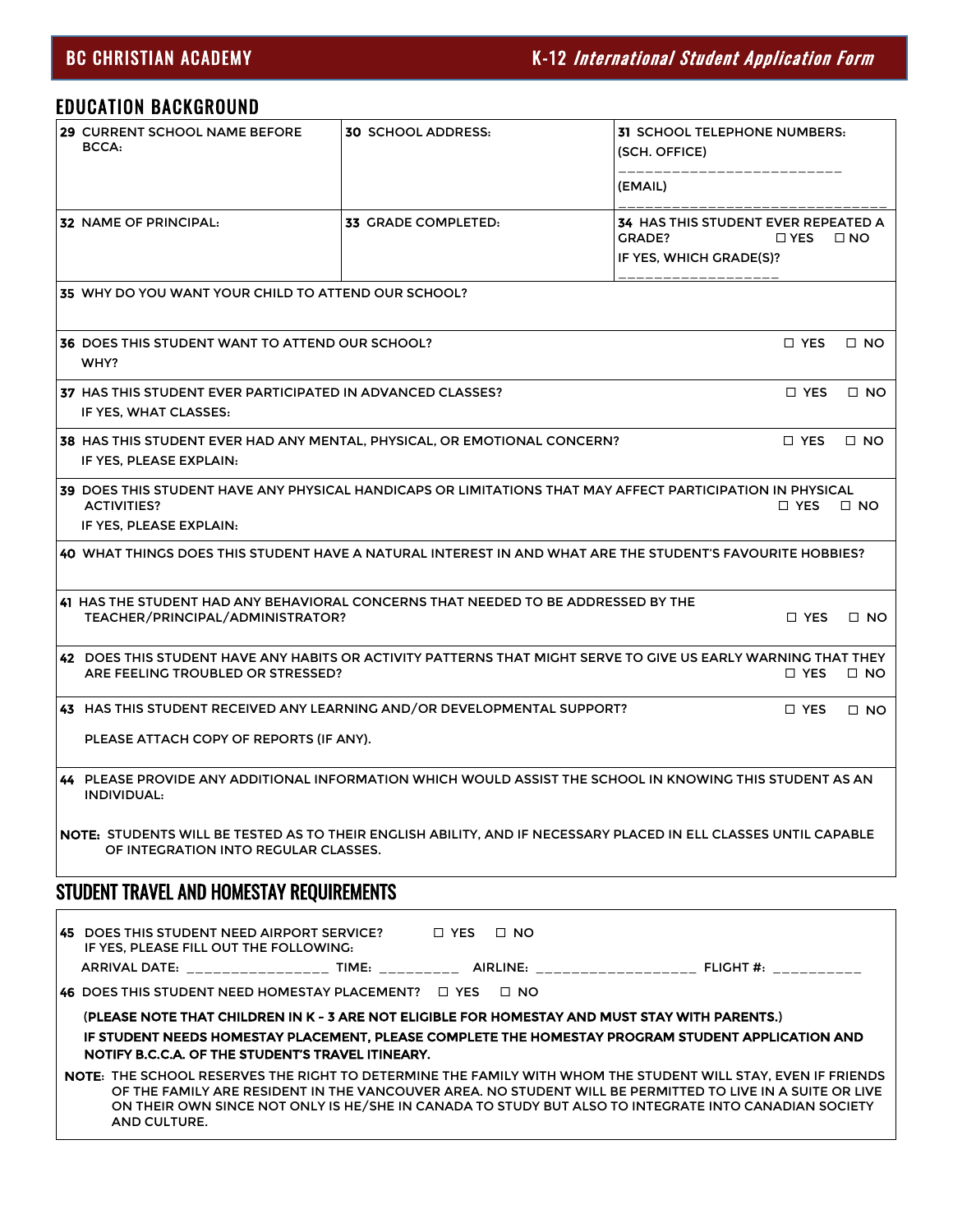#### STATEMENT OF FAITH

Ï

Please read carefully British Columbia Christian Academy's Statement of Faith. Not all private schools are suitable for every family. It is important that each family attending this school agrees that they allow their children to be educated in accordance with the following:

- 1. We believe the Bible to be the inspired and only infallible, authoritative written word of God. II Timothy 3: 16-27
- 2. We believe that there is one God, eternally existent in three persons: Father, Son, and Holy Spirit. Matt. 28:19; II Cor. 13: 14
- 3. We believe that the universe originated by the creative act of God as revealed in Holy Scripture, and that the form of every kind of life was fixed at the time of its creation. Genesis 1: 1; John 1: 1
- 4. We believe in the true deity and true humanity of our Lord Jesus Christ His pre-existence, His virgin birth, His sinless life, His miracles, His vicarious and atoning death through His shed blood, His bodily resurrection, His ascension to the right hand of the Father, and His future visible return in power and glory. Colossians 1: 13-20; John 1: 14
- 5. We believe that the Lord Jesus Christ is the only mediator between God and man. I Timothy 2: 5
- 6. We believe that all men are lost and sinful, and that salvation is received through personal faith in the Lord Jesus Christ and by the act of regeneration of life by the Holy Spirit of God. Romans 3: 23-26; Titus 3:5
- 7. We believe that by the present indwelling ministry of the Holy Spirit, the Christian is enabled to live a godly life, and that every believer should practice the holiness which God requires. Ephesians 1: 13-14; Romans 8: 1-4 , 12: 1-2; Titus 2: 11-13
- 8. We believe in the resurrection of both the saved and the lost; they that are saved unto the resurrection of life, and they that are lost unto the resurrection of damnation. John 5: 24-25, 28-29
- 9. We believe in the spiritual unity of believers in our Lord Jesus Christ. John 5: 20-23; I Corinthians 12: 12-13
- 10. We believe the biblical marriage as a heterosexual marriage, consisting only of one man and one woman, united before God and state in a loving, life long commitment. This comprises the ideal environment for the nurturing and upbringing of children. It is foundational to a strong and united society and as such is to be fostered, strengthened, protected and encouraged.
- 11. We believe that support of, and participation in, the task of fulfilling the Great Commission is an obligation of all believers in our Lord Jesus Christ. Matthew 28: 19-20

#### I/We have read the Statement of Faith and understand these values will be taught to my child/children and will support these teachings.

\_\_\_\_\_\_\_\_\_\_\_\_\_\_\_\_\_\_\_\_\_\_\_\_\_\_\_\_\_\_\_\_\_\_\_\_\_\_ \_\_\_\_\_\_\_\_\_\_\_\_\_\_\_\_\_\_\_\_\_\_\_\_\_\_\_\_\_\_\_\_\_\_\_

\_\_\_\_\_\_\_\_\_\_\_\_\_\_\_\_\_\_\_\_\_\_\_\_\_\_\_\_\_\_\_\_\_\_\_\_\_\_ \_\_\_\_\_\_\_\_\_\_\_\_\_\_\_\_\_\_\_\_\_\_\_\_\_\_\_\_\_\_\_\_\_\_\_

Signature of Father/Guardian Name of Father Name of Father

Signature of Mother/Guardian Name of Mother Name of Mother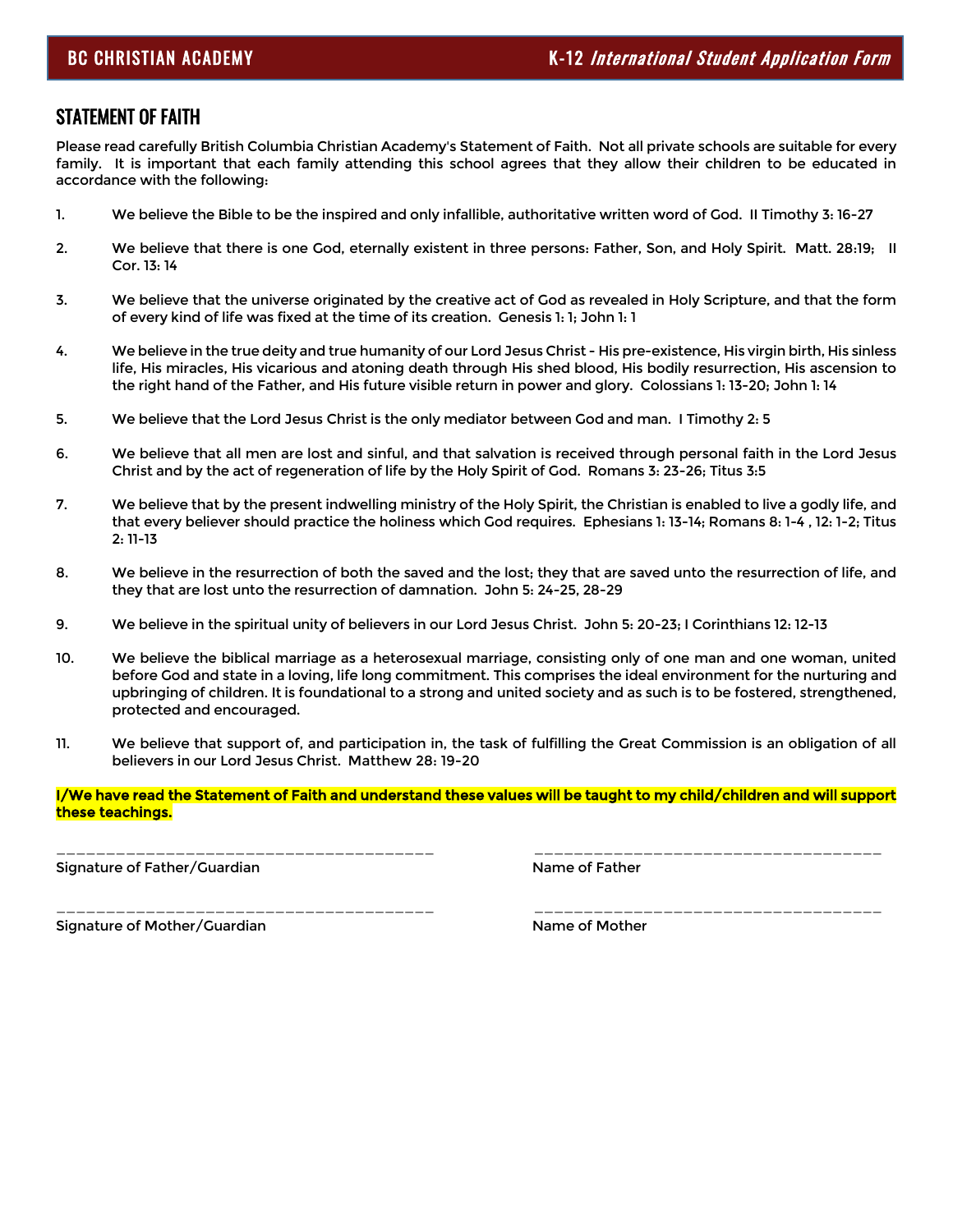### PARENT CODE (Please check)

- ❑ I will pray earnestly for British Columbia Christian Academy. (Believing Families)
- ❑ I/We will fufill all of my financial obligations to British Columbia Christian Academy on or before the due date. If I am unable to pay on time, I/We will notify the business office in advance (a) giving a reasonable explanation for the delay, and (b) stating when the payment can be made.
- ❑ I/We will agree that the school rserves the right, in consulation with the parent(s) or custodian, to place my child(ren) at the appropriate grade level.
- ❑ I will regularly attend meetings and parents' functions of British Columbia Christian Academy. I will especially make an effort to attend the Annual Business and Semi-Annual Business Meeting.
- ❑ I will do my best to attend the Parent Orientation meeting when I have a child entering a division of the school for the first time.
- ❑ If I become dissatisfied with the school in any respect, I will seek to resolve the matter with the person or persons involved rather than begin to spread criticism or hold a negative attitude in my heart. (Matt.18:15-17)
- ❑ I will seek the advancement of British Columbia Christian Academy in all areas, i.e., spiritually, socially, academically and physically.
- ❑ I have read and agree with the Statement of Faith of the school and am willing to have my child(ren) educated in accordance with it.
- ❑ I support the Christian perspectives being taught at B.C. Christian Academy.
- ❑ I agree that the school reserves the right, in consultation with the parent(s), to place a child at the appropriate grade level.
- ❑ I agree that the school reserves the right to suspend or expel any student who (or whose parent/guardian) does not cooperate with the educational process, or the standards set by the school.
- ❑ I agree that the school reserves the right to expel or suspend any student whose life style is not consistent with the school's Code of Conduct, or if there is failure to disclose relevant information concerning the student or family.
- ❑ I have read the Parent/Student Handbook and fully understand the commitment I am making.
- ❑ I understand that voting rights are reserved for BC Christian Society members only and that only believing families (as defined in the Statement of Faith) may be Society Members.

My signature indicates that I have understood and agree to all the points of the Parent Code and and fully accept the School's teaching of their Statement of Faith.

\_\_\_\_\_\_\_\_\_\_\_\_\_\_\_\_\_\_\_\_\_\_\_\_\_\_\_\_\_\_\_\_\_\_\_\_ \_\_\_\_\_\_\_\_\_\_\_\_\_\_\_\_\_\_\_\_\_\_\_\_\_\_\_\_\_\_\_\_\_\_\_\_\_\_\_\_\_\_ Father/Guardian Signature/Date Mother/Guardian Signature/Date

Approved/Declined by:

Start Date:

\_\_\_\_\_\_\_\_\_\_\_\_\_\_\_\_\_\_\_\_\_\_\_\_\_\_\_\_\_\_\_\_\_\_\_\_\_ Principal's Signature/Date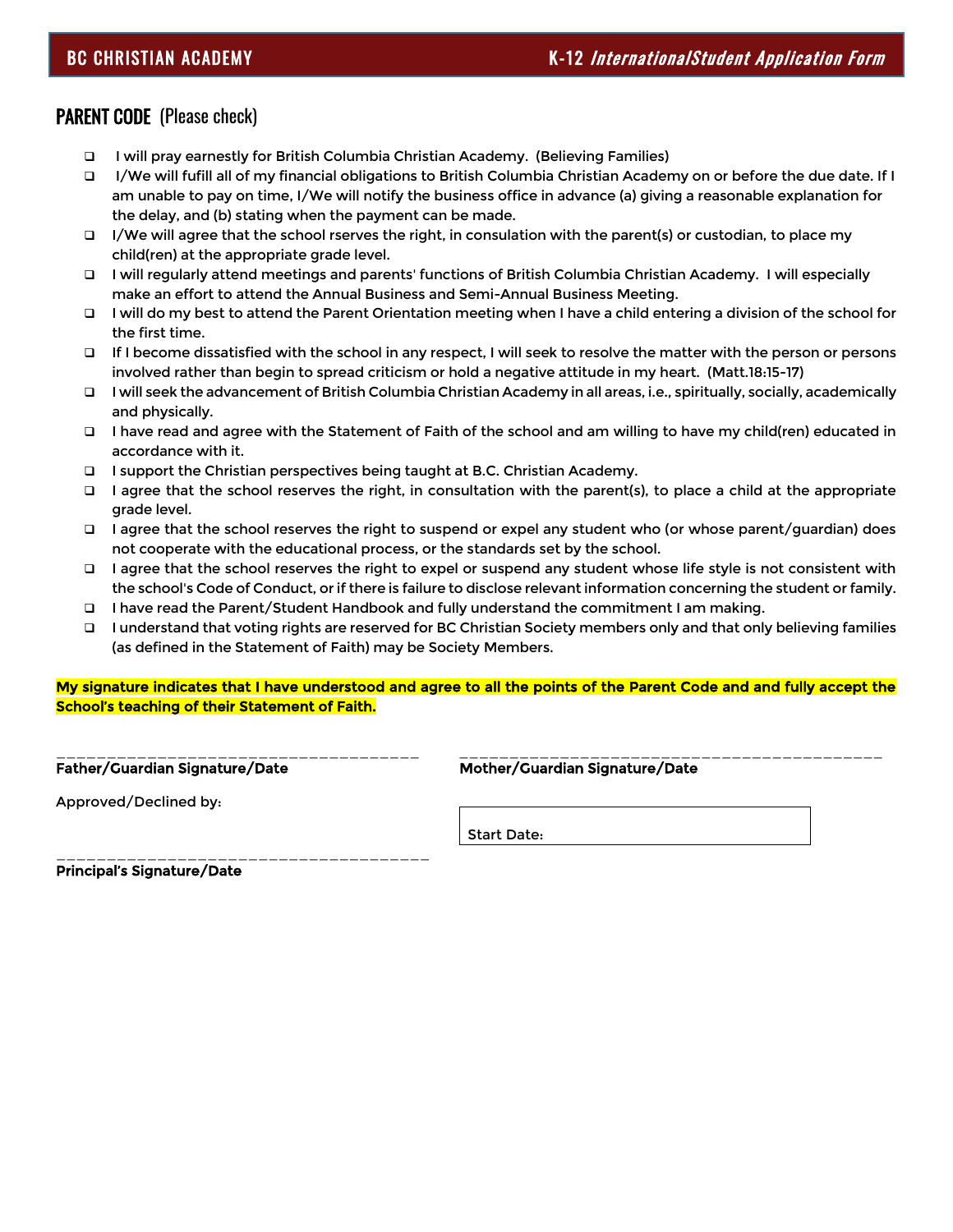## STUDENT CODE OF CONDUCT

At British Columbia Christian Academy we make it a top priority to live lives that please and honor God. Every student is expected to comply with the following guidelines and statements:

#### Regarding the Lord

- I acknowledge that God's Word, the Bible, has a surpreme authority in my life and that my conduct at school will be measured against it (2 Timothy 3:16-17; Exodus 20:1-17; Deuteronomy 6:1-21)
- I will refrain from using God's name carelessly and without reverence (Exodus 20:7)
- I recognize that I am accountable to God for my actions (Romans 14:12; Matthew 12:36-37).

#### Regarding Authorities

- I acknowledge that God has granted authority to leaders to help govern me (Hebrews 13:17; Romans 13:1-5; Titus 3:1-2).
- I recognize that while many things are permitted, the school has decided which things are beneficial for me while attending BCCA (1 Corinthians 10:23).
- I will submit to discipline, correction, and consequences as deemed appropriate by the school authorities (Hebrews 12:11)

#### Regarding Others

- I will conduct myself with the interest of others in mind (Philippians 2:4; Matthew 22:39; 1 Corinthians 10:24).
- I will behave in such way that will promote harmony and peace with my teachers and classmates and within the school (Romans 12:8; Proverbs 16:28).
- I will refrain from unwholesome talk (Ephesians 4:29; Ephesians 5:4).
- I will put my desires under biblical authority when it comes to relationships of the opposite sex (1 Timothy 5:1-2; Ephesians 5:3; 1 Corinthians 6:13b, 18).

#### Regarding Myself

- I will treat my body as a temple of the Holy Spirit and refrain from substance abuse of any kind as well as sexual immorality (1 Corinthians 6:19-20).
- I will not be swayed by or preoccupied by earthly things things that are contrary to God's standard of righteousness (Romans 1:29-32; Galatians 5:19-21).
- I will actively set my mind on heavenly things (Philippians 4:8; Galatians 5:22-23).

#### Smartphone Smart School Policy (Kindergarten to Grade 7 only)

I understand that any electronic devices (including but not limited to smartphones, iPads, IPods, mobile gaming devices, smartwatches, etc…) are not to be taken to school. Any violation of this policy may result in the electronic device being confiscated.

I, (please print name) \_\_\_\_\_\_\_\_\_\_\_\_\_\_\_\_\_\_\_\_\_\_\_\_\_\_\_\_\_\_\_\_\_\_\_\_\_\_\_\_\_\_\_\_\_\_\_\_\_, am aware of the school's Student Code of Conduct and the *Smartphone Smart School* Policy, I agree to follow and support both to the best of my ability. As a student attending BC Christian Academy, I promise to take responsibility for any violations of the Code of Conduct as well as agree to any discipline procedures the school may deem appropriate.

\_\_\_\_\_\_\_\_\_\_\_\_\_\_\_\_\_\_\_\_\_\_\_\_\_\_\_\_\_\_\_\_\_\_\_\_\_\_\_\_\_\_\_\_\_\_\_\_\_\_\_\_\_\_\_\_\_\_\_\_\_\_\_\_\_\_\_\_\_ Student Signature or Parent Signature (on behalf of (K-Gr.4 students)

Date: \_\_\_\_\_\_\_\_\_\_\_\_\_\_\_\_\_\_\_\_\_\_\_\_\_\_\_\_\_\_\_\_\_\_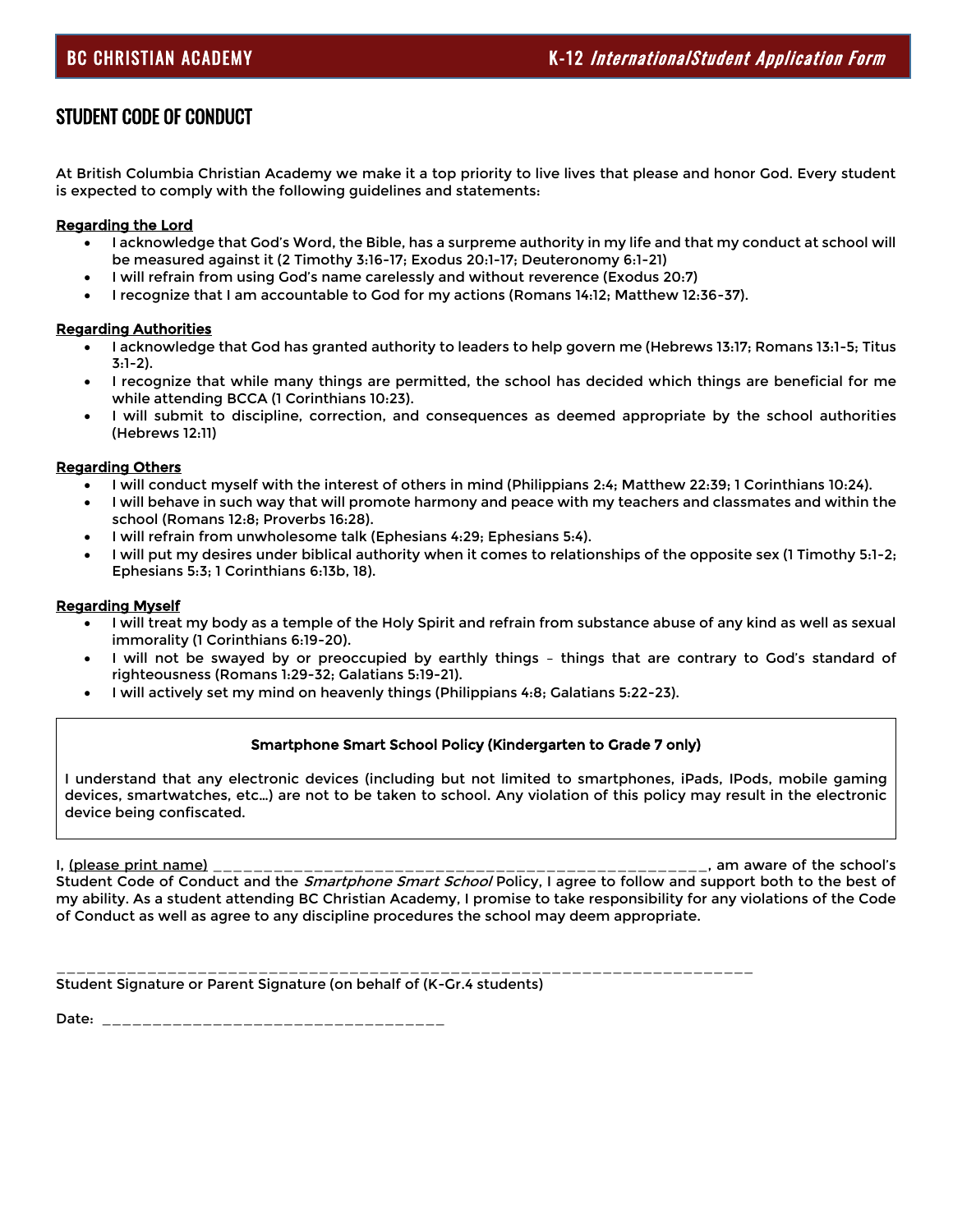#### FEE SCHEDULE 2022-2023 SCHOOL YEAR:

REGISTRATION FEE: \$400.00 (non-refundable)

#### STUDENT FEES:

| <b>GRADE</b>                            | <b>FEES</b> | <b>GRADE</b>                | <b>FEES</b> |
|-----------------------------------------|-------------|-----------------------------|-------------|
| Kindergarten - Gr 4 (Elementary School) | \$100       | Gr 9 - Gr 10 (High School)  | \$325       |
| Gr 5 - Gr 8 (Middle School)             | \$250       | Gr 11 - Gr 12 (High School) | \$350       |
| Gr 5 to Gr 8 Chromebook Fee: \$475      |             |                             |             |

#### TUITION FEES: Rates are subject to change (Fees for 2023-2024 will be announced late Janurary 2023)

| 1st child in family:                          | \$18,500.00 |
|-----------------------------------------------|-------------|
| 2nd child in family:                          | \$16,800,00 |
| 3rd child in family and subsequent child(ren) | \$15,500.00 |

#### Only children in the same family household are eligible for a siblings' discount

TEXT BOOK DEPOSIT: High School and Middle School students are required to give a \$200 cheque as a textbook deposit. Cheque is returned when textbooks are returned in proper condition. (Not required for Primary school students).

#### COMPULSORY MEDICAL PLAN: \$ 950.00

(includes interim private medical insurance and application for Medical Service Plan – MSP)

| <b>HOMESTAY FEES:</b>    |                                                                        |
|--------------------------|------------------------------------------------------------------------|
| ADMINISTRATION FEE:      | \$400.00 (If applicable - please see below for the explanation of fee) |
| <b>SECURITY DEPOSIT:</b> | \$1000.00 (If applicable)                                              |
| MONTHLY FEE:             | \$1000.00 (If applicable - paid directly to the Homestay Host Family)  |
|                          |                                                                        |

#### LIVING EXPENSES

Each student should have approximately \$3000.00 Canadian funds per year to cover miscellaneous expenses, such as school uniform, school supplies, personal clothing/toiletries, restaurant meals, personal entertainment, etc.

#### ACCOMMODATION (Homestay)

Each homestay family provided by the school is carefully screened and reviewed by the Homestay Coordinator.

#### THE HOMESTAY ADMINISTRATION FEE of \$400 (Canadian Funds) provides student with:

-up to 3 homestay placements for one year

-up to 3 reports to parents and/or guardian during the first 6 months. The Homestay Coordinator will provide written report for the student's family overseas or guardian on their child's well-being and progress in school and adjustment to life in Canada. The Coordinator will conduct:

- regular interviews with the Homestay Student
- regular interviews with the Host Family

MONTHLY HOMESTAY FEES: The cost of room and board with a family is \$1000 per month and is payable directly to the Host Family at the beginning of the school year and on the first day of each month of the student's stay. The payment of a Security Deposit equal to one month's Homestay Fee (\$1000) is due at the beginning of the school year along with the Homestay Administration Fee (\$400), and is payable to BCCA. The Security Deposit will be used toward the final month's room and board, minus any damages or unpaid bills charged to the student during his/her stay with the Host Family. Please note that the monthly fee is a flat rate and must be paid even if the student returns home during Christmas and Spring vacations.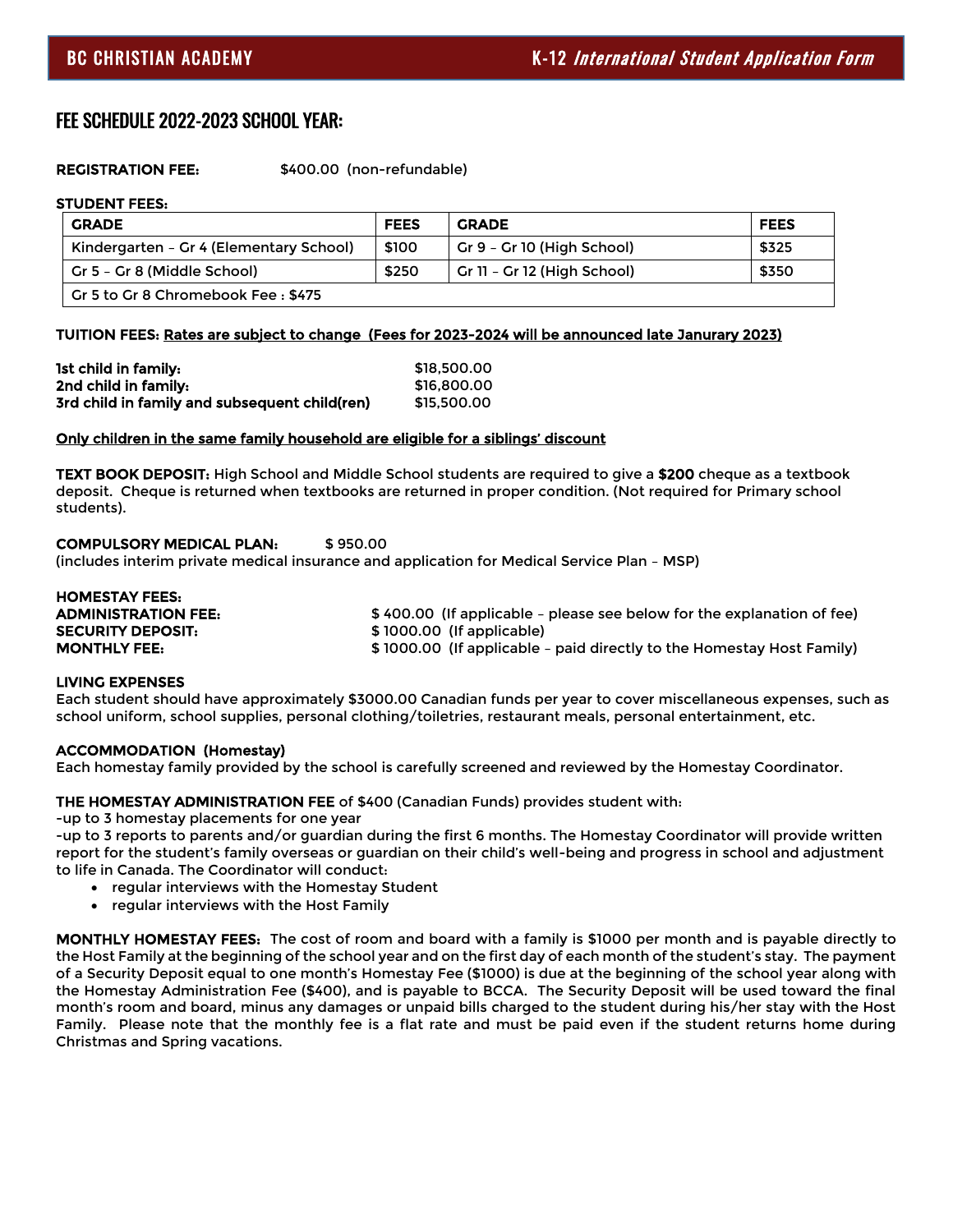#### ADDITIONAL INFORMATION

- ➢ All International students are required to pay for medical coverage as a condition of their acceptance in British Columbia Christian Academy.
- $\triangleright$  All International students must report with their passport and Study Permit to the front office upon arrival to apply for MSP coverange.
- ➢ Students should buy their uniform from the uniform supplier, Neat Uniforms[: www.neatuniforms.ca.](http://www.neatuniforms.ca/) Phone number is 1-800-668-8261. If students must wait while their uniform is made, girls may wear a black skirt and white blouse, and boys may wear black pants and white collared shirt. Gym (P.E.) strips is purchased through [https://bccauniforms.itemorder.com/sale.](https://bccauniforms.itemorder.com/sale) Check with the office admin for further questions.
- ➢ Our pull-out based ELL classes will start from grade 4 through grade 7, ages 9 12. Students in the High School grades 8 through 12 will be placed in the ELL class and integrated into regular classes as their English skills improve.
- ➢ New International Students will need to complete a language proficiency test at B.C.C.A. prior to course enrollment/selection.
- ≻ Vacations: Extensions to the Christmas and Spring Break *are not permitted*. Students traveling to their home countries over these periods are to leave and return within the time frame set by the school. If, under exceptional circumstances, a student will be away longer than the allowed time, he or she must get prior authorization from BC Christian Academy.
- ➢ (Note regarding FOREIGN VISAS: If students wish to travel to or via the United States, they need to contact the United States Consulate in their home country before coming to Canada. )

#### REFUND POLICY FOR TUITION FEES:

All requests for refunds must be made in writing to British Columbia Christian Acdemy. Refund requests include the original Letter of Acceptance issued by British Columbia Christian Academy as well as relevant supporting documentation (e.g. letter from Citizenship and Immigration Canada).

The registration fee is strictly non-refundable.

FULL REFUND of tuition fee will only be given if the student applies to Canada Immigration for Student Authorization within three weeks of the date the Letter of Acceptance is issued; and is refused a Student Authorization to attend British Columbia Christian Academy. Documented evidence is required.

To obtain a refund, written requests should be received within six months of the date refusal. Requests must include the formal letter of refusal from Canadian Immigration.

PARTIAL REFUND will be given when a student becomes a landed immigrant or permanent resident two months prior to the commencement of the program, which is the first day of their attendance at British Columbia Christian Academy. BCCA will refund the difference between the international tuition and local tuition fees, less the \$1500 tuition deposit. Please note that the \$1500 tuition deposit is not refundable, and the local tuition fees will not be refundable and can only be applied towards the students tuition.

Refunds for Homestay Fee will be governed by the terms of the Long-Term Homestay Agreement, which must be signed by the Homestay Student and his/her Guardian, as well as the Host Family.

NO REFUND will be granted to a:

- Student who voluntarily withdraws from BC Christian Academy.
- Becomes a landed immigrant after the commencement of their program.
- Student whose parent obtains a working/study visa after the commencement of the program.
- Student who is dismissed from the program due :
	- $\circ$  to a breach of the law, policy or regulation as determined by the Government of Canada,
	- $\circ$  to a breach the Policy of BC Christian Academy, falsified information or false declaration,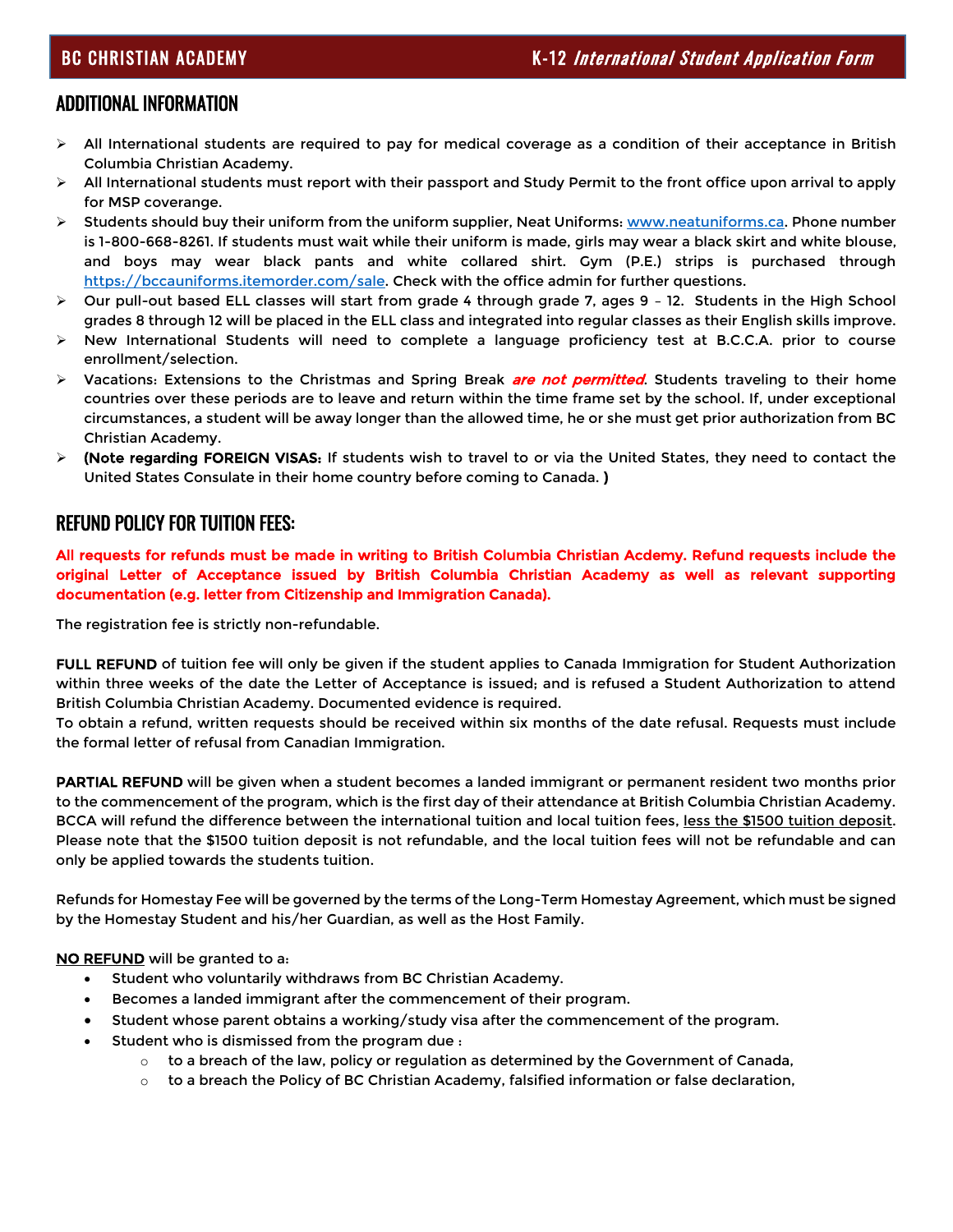#### POLICIES RELATING TO ADMISSIONS AND FEE PAYMENTS

Standard tuition rates apply to all students admitted to the school. The following policies apply unless arrangements have been made with the business office.

- 1. In making this application, I/we understand and agree with the purpose of British Columbia Christian Academy (BCCA) as set out in the handbook, and acknowledge that I am applying to enroll my child because of my earnest desire that he/she receives a Christ-centred education.
- 2. I/We understand that all tuition payments and fees are due at the beginning of each school year. If payments are made monthly, it is due on the first of the month. A late fee of \$50 will be assessed on any tuition payments received after the tenth of the month.
- 3. I/We understand that monthly tuition payments, will be paid by EFT (Electronic Funds Transfer) and the tuition amount will be automatically deducted from my/our bank account on the first of each month.
- 4. I/We understand that any dishonored (returned) payment must be paid promptly with a service charge of \$45 and late fees, if applicable.
- 5. I/We understand that if my/our account is in arrears greater than 90 days, the matter will be reviewed by the Tuition Committee, and/or the BCCA board which may result in your child(ren) from being permitted to continue attending BCCA until suitable payment arrangements are made.
- 6. I/We understand when a student voluntarily withdraws from the school for any reason, two months written notice must be given. In lieu of notice, a one-month tuition payment is due and payable to the school. Any registration fees, student activity fees and tuition deposit is considered non-refundable.
- 7. I/We understand that a non-refundable deposit of \$\$250 confirms the student(s) enrollment into the coming school year. The deposit will be divided and applied towards the monthly tuition.
- 8. I/We understand that a registration fee of \$150 is payable every school year and is not refundable when the family changes their mind. For current school families, the registration fee is waived only if the re-registration form and deposit of \$250 is submitted by the deadline given on the form.
- I/We understand that if we have any tuition or fees still outstanding as of June 30<sup>th</sup> of the school year, my/our family may be placed on the waiting list of the school regardless of whether I/we have re-registered for the next school year.
- 10. I/We understand that report cards/transcripts and/or yearbook of students owing tuition at the end of the school year may be held back until all fees are paid. In addition, no senior student will be permitted to attend graduation exercises or receive a diploma unless the family's tuition payments are up to date.
- 11. I/We understand that continued failure to meet the above stated obligations or agreements with the Business Administrator ON TIME will result in Board action to consider refusal of enrollment for subsequent years.
- 12. I/We understand when a student is expelled or withdrawn at the recommendation of the school; tuition for the full month will be due up to and including the month of expulsion or withdrawal.
- 13. I/We understand that students must return their textbooks or any other school property in satisfactory conditions to the appropriate teachers. Replacements for any lost or damaged items will be billed to the students and the amount will be debited from our bank account as authorized on the EFT form.
- 14. I/We understand that if the Parent Participation Program (PPP) hours are not completed, there is a \$20 fee billed for every incomplete hour and is payable by the end of each semester. The balance owing will be debited to the bank account as authorized on the EFT form.
- 15. I/We understand that all unpaid tuition accounts from past years are still due to British Columbia Christian Academy, and failure to pay any fees by the due date may result in late fees and/or other penalties, including collection and legal fees.

I/We the undersigned solemnly declare that we have read and understood the policies and conditions relating to tuition and fee payments as described above. By signing below, I/we accept full responsibility for the payment of all tuition and student fees. If BC Christian Academy finds any falsification of documents or information provided to the school, BC Christian Academy reserves the right to immediately withdraw the student and without refunds of any fees paid.

 $\overline{a}$ 

 $\overline{a}$ 

Signature of Father/Guardian **Name of Father/Guardian – please print name** 

Signature of Mother/Guardian Name of Mother/Guardian – please print name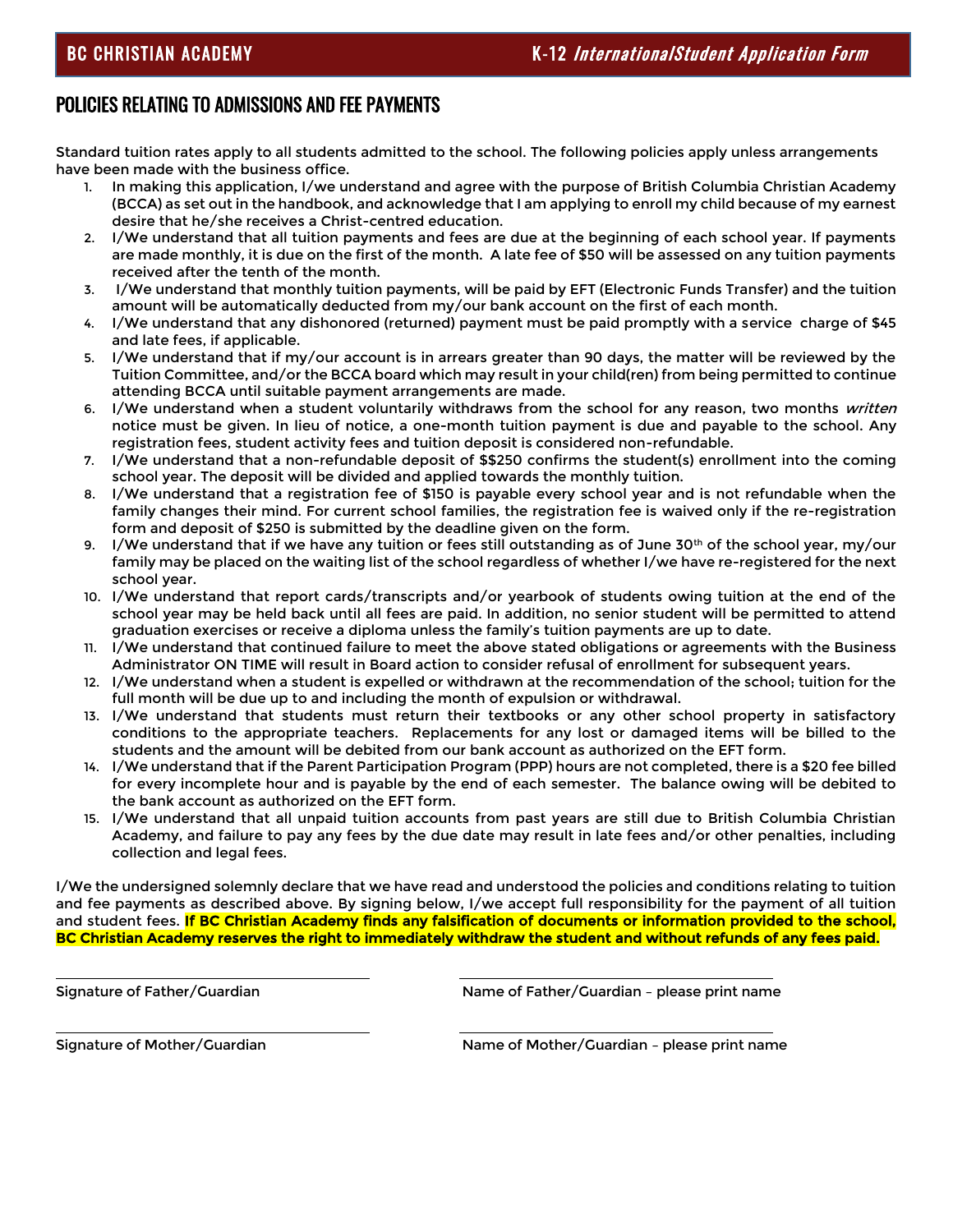# LEGAL RESIDENCY OF PARENT OR COURT APPOINTED LEGAL GUARDIAN

Student Name(s) \_\_\_\_\_\_\_\_\_\_\_\_\_\_\_\_\_\_\_\_\_\_\_\_\_\_\_\_\_\_\_\_\_\_\_\_\_\_\_\_\_\_\_\_\_\_\_\_\_\_\_\_\_\_\_\_\_\_\_\_\_\_\_\_\_\_\_\_\_\_

To be completed and signed by a parent or legal (court-appointed) guardian. If legal guardian, attach a copy of the court order appointing you as legal guardian.

#### Lawfully admitted into Canada (status of Parent or Legal Guardian only)

| I am (please X one):<br>1.                                                                                 |
|------------------------------------------------------------------------------------------------------------|
| A Canadian citizen (if not born in Canada, please attach photocopy of citizenship paper/card of Parent)    |
| A Permanent Resident (landed immigrant) (attach photocopy of landed immigrant status paper or P.R. card of |
| Parent)                                                                                                    |
| Lawfully admitted into Canada under one of the following documents (please mark the appropriate box below  |
| and attach photocopy of document):                                                                         |
| Admission as a refugee claimant                                                                            |
| A person claiming refugee status who has a letter of no objection                                          |
| Student authorization (student visa) for two or more years (or issued for one year but anticipated to be   |
| renewed for one or more additional years)                                                                  |
| Employment authorization (working permit) for two or more years (or issued for one year but anticipated    |
| to be renewed for one or more additional years)                                                            |
| A person carrying out official duties as a diplomatic or consular official (with a foreign representative  |
| acceptance counter foil in his/her passport)                                                               |
| Other - document description: (must be cleared with Immigration Canada)                                    |
| Residency in British Columbia (of parents only)                                                            |
| Yes, I am a resident of British Columbia                                                                   |
|                                                                                                            |
| No, I am not a resident of British Columbia                                                                |
| <b>Confirming Signature:</b>                                                                               |
|                                                                                                            |
|                                                                                                            |
| Date:                                                                                                      |
|                                                                                                            |
|                                                                                                            |
|                                                                                                            |